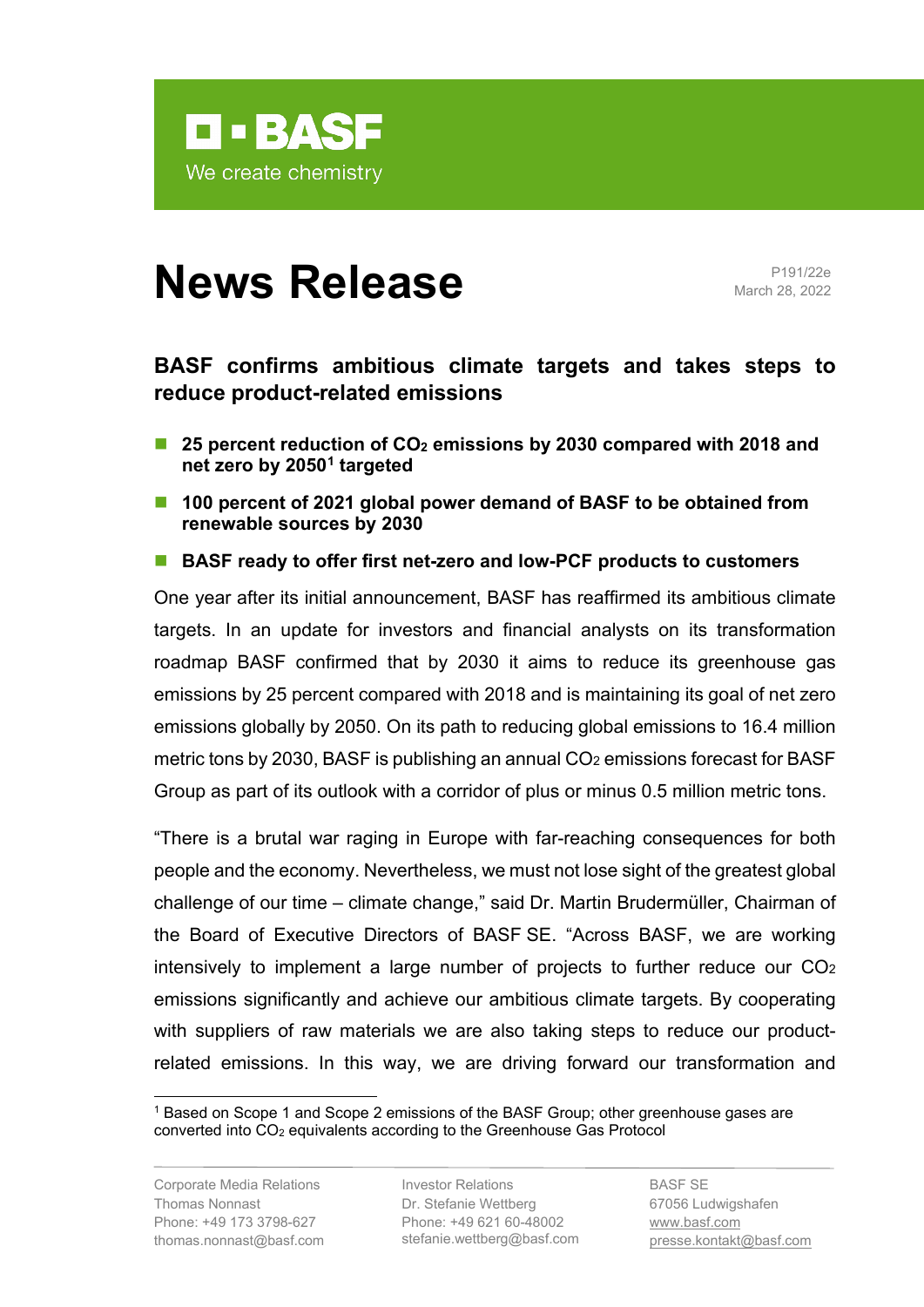supporting customers in their efforts to reduce emissions in their product portfolios," he added.

#### **Renewable energy as a main driver of emission reduction**

In 2021, BASF reduced CO<sub>2</sub> emissions by around 3 percent compared with 2020 despite significantly higher production volumes. To a large extent this was due to the increased use of renewable energy. Switching power to renewable energy will be the main driver of emission reduction until 2025. In 2021, renewables accounted for 16 percent of BASF Group's global power demand. By 2030, the company projects that 100 percent of its 2021 global power demand will be obtained from renewable sources.

To cover its demand for renewable energy, BASF is pursuing a make-and-buy strategy. This includes investing in own renewable power assets and purchasing green power from third parties. In 2021, BASF purchased a stake in Vattenfall's wind farm Hollandse Kust Zuid (HKZ). Once fully operational, it will be the world's largest offshore wind farm with a total installed capacity of 1.5 gigawatts. The project is expected to become fully operational in 2023. Furthermore, BASF has signed 25 year power purchase agreements (PPAs) with ENGIE and Ørsted for the supply of significant amounts of renewable electricity from wind and solar power in Europe. In the United States, BASF has concluded long-term supply contracts for wind and solar power for its Freeport and Pasadena sites. In China, BASF has signed agreements with suppliers for the purchase of renewable power for its new Verbund site in Zhanjiang.

At its Investor Update event, BASF provided an overview of the various measures the company is implementing at different sites to reach its corporate climate targets. Such measures largely depend on the specific local conditions at each site.

## **Ludwigshafen: Development of new technologies and implementation of new steam supply concept**

Currently, about 50 percent of the steam demand at the Ludwigshafen site is based on steam generation processes that produce  $CO<sub>2</sub>$  emissions. A new approach here is to generate steam using electricity. BASF is working with Siemens Energy on a first project in the acetylene plant that uses heat pumps and vapor recompression to upgrade waste heat such that it can be used as steam for the steam grid of the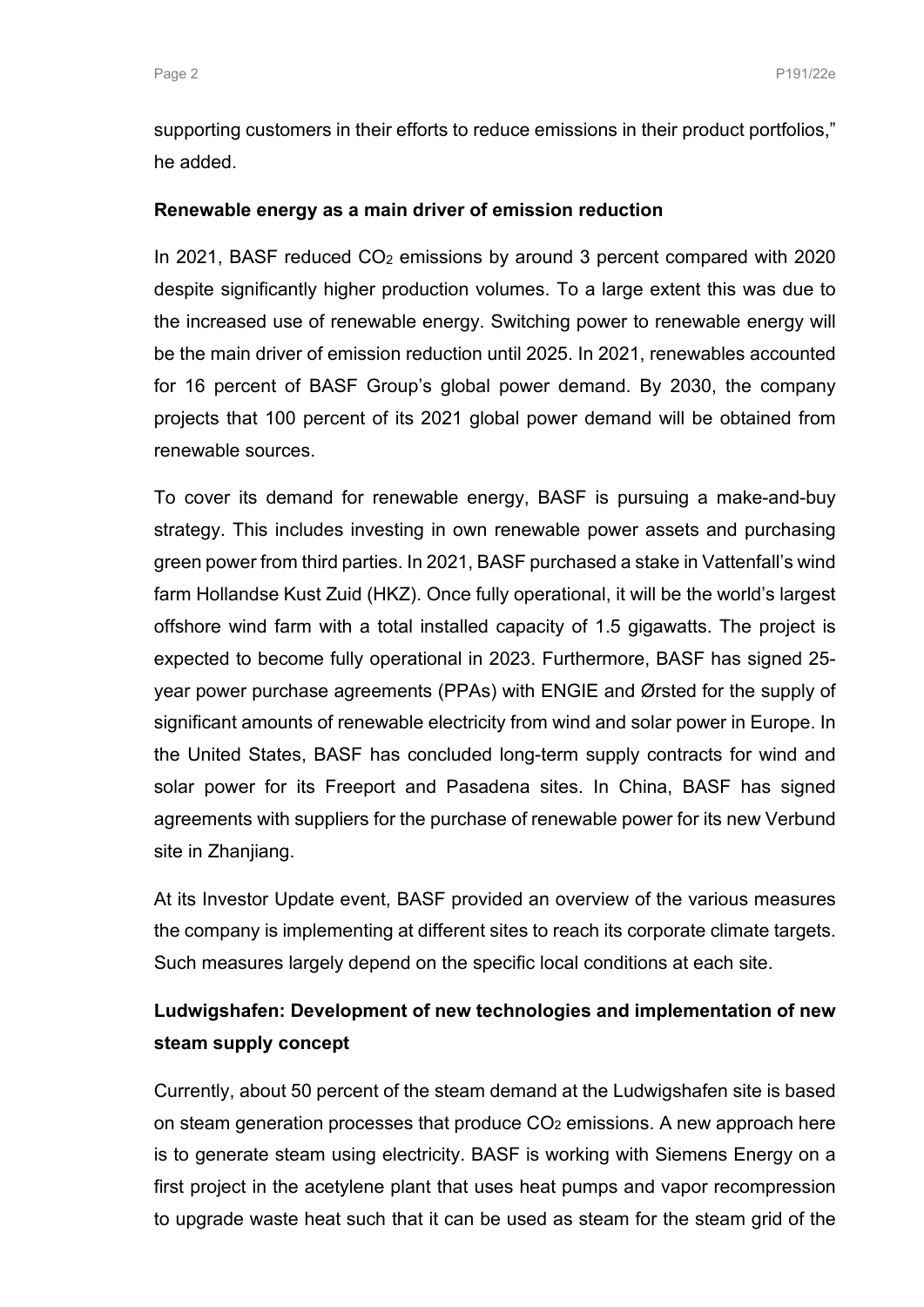site. The integration of this heat pump project will enable not only the production of around 60 metric tons of steam per hour but will also avoid around 160,000 metric tons of CO2 emissions per year and reduce the annual consumption of cooling water by more than 20 million cubic meters. The planned start-up for the use of this technology is in the second quarter of 2024. The project also serves to collect dayto-day operational experience and to simplify the rollout to other sites in the future.

Another project pursued at the Ludwigshafen site is the development of an electrically heated steam cracker furnace. Currently, cracker furnaces are heated with gas and produce about 1 metric ton of  $CO<sub>2</sub>$  per metric ton of olefin. BASF has signed an agreement with SABIC and Linde to develop and pilot electrically heated steam cracker furnaces. The project for a multi-megawatt pilot plant in Ludwigshafen is progressing as planned and is on track to start up in 2023 subject to a positive public funding decision. For the CO2-free production of hydrogen, BASF is developing new processes such as methane pyrolysis.

### **Antwerp: Aspiration to become first Verbund site to approach net zero in 2030**

BASF's Verbund site in Antwerp is the largest chemical production site in Belgium and BASF's second largest Verbund site after Ludwigshafen. BASF aspires to reduce emissions at the site from 3.8 million metric tons in 2021 to close to net zero by 2030. This could become possible by importing green power from offshore wind parks in combination with the deployment of new, low-emission technologies and a planned large-scale CCS project in the port of Antwerp. If this aspiration is realized, the Antwerp site could become the first petrochemical site to approach net zero in 2030. Given the short time period involved, these efforts constitute a challenge, and support is needed from politics in setting the right framework conditions.

#### **Zhanjiang: Planned as a frontrunner in sustainability from the outset**

Zhanjiang is to become BASF's third largest Verbund site. An advanced Verbund concept and the use of renewable energy will play the key role in significantly lowering the site's CO<sub>2</sub> emissions compared to a gas-powered petrochemical site. Replacing fossil-fuel energy by electricity from renewable sources is a main lever.

A few days ago, BASF signed a second framework agreement over 25 years with the State Power Investment Corporation Limited (SPIC) under the new renewable energy trading rules in Guangdong province, China, to purchase the renewable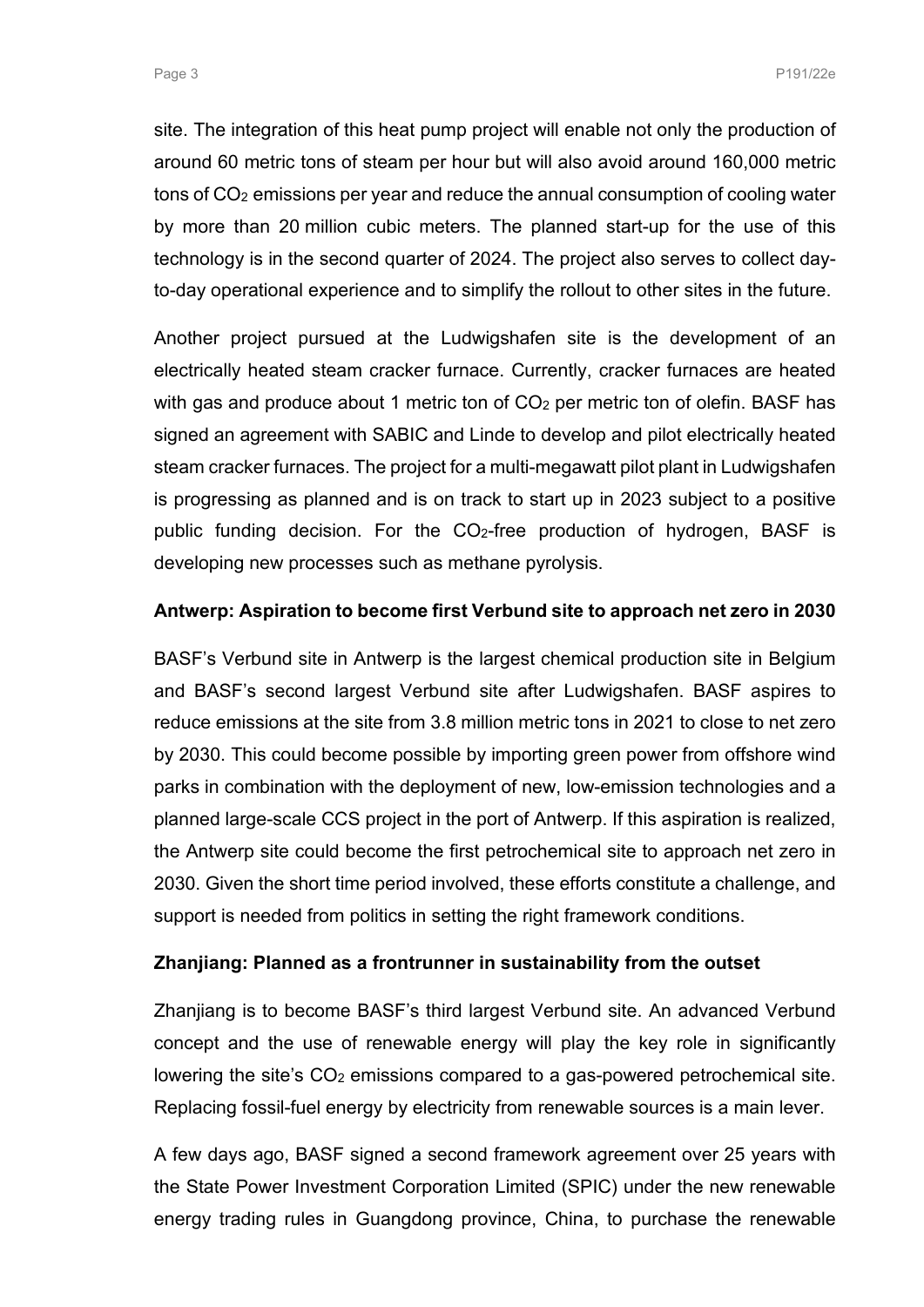electricity supply for the next phases of the Zhanjiang Verbund site in Guangdong province. This agreement is the largest volume and longest green electricity purchase framework agreement that has been signed in China. Supported by this deal and the partnerships with other energy suppliers, BASF is further accelerating its plan to power the entire Zhanjiang Verbund site with renewable electricity and targets to achieve 100 percent by 2025 – earlier than originally planned. With the use of renewable electricity, BASF is a frontrunner in the process industry in China.

### **Schwarzheide: Prototype for the transformation at mid-sized sites**

In February 2022, BASF Schwarzheide GmbH and enviaM established a joint venture for a solar park which has an expected electricity production of 25 gigawatt hours per year, about 10 percent of the site's current annual electricity demand. It will be the first major solar power plant in which BASF is directly involved. The solar power can be used for the production of battery materials for electromobility, which will be produced in Schwarzheide from the end of 2022. The modernization of the site's own combined gas and steam turbine power plant is almost complete. Once it is started up later in 2022, it will produce 10 percent more electricity with 16 percent lower CO2 emissions thanks to higher fuel efficiency.

#### **Next step: BASF ready to offer first net-zero and low-PCF products**

"BASF is making significant progress on its path to achieving its emission reduction targets. And we are ready for the next step – achieving sustainable growth through products with reduced carbon footprints," Brudermüller said. By using green power, low-carbon steam, bio-based feedstocks and highly efficient processes BASF is able to offer its customers net-zero products and products with a low product carbon footprint (PCF). The company expects that demand for such products will exceed supply in the medium term and that their market value will more than compensate for the higher production costs. BASF believes that end consumers will drive the transformation towards net-zero and low-PCF consumer products since they are increasingly requesting alternatives to conventional consumer products and want to make a personal contribution to reducing emissions. BASF therefore aims to be among the first companies to provide large volumes of as many products as possible with reduced carbon footprints.

Many of BASF's customers are eager to reduce the carbon footprint of their products to reach their own emission goals. For this, a new level of transparency is required.